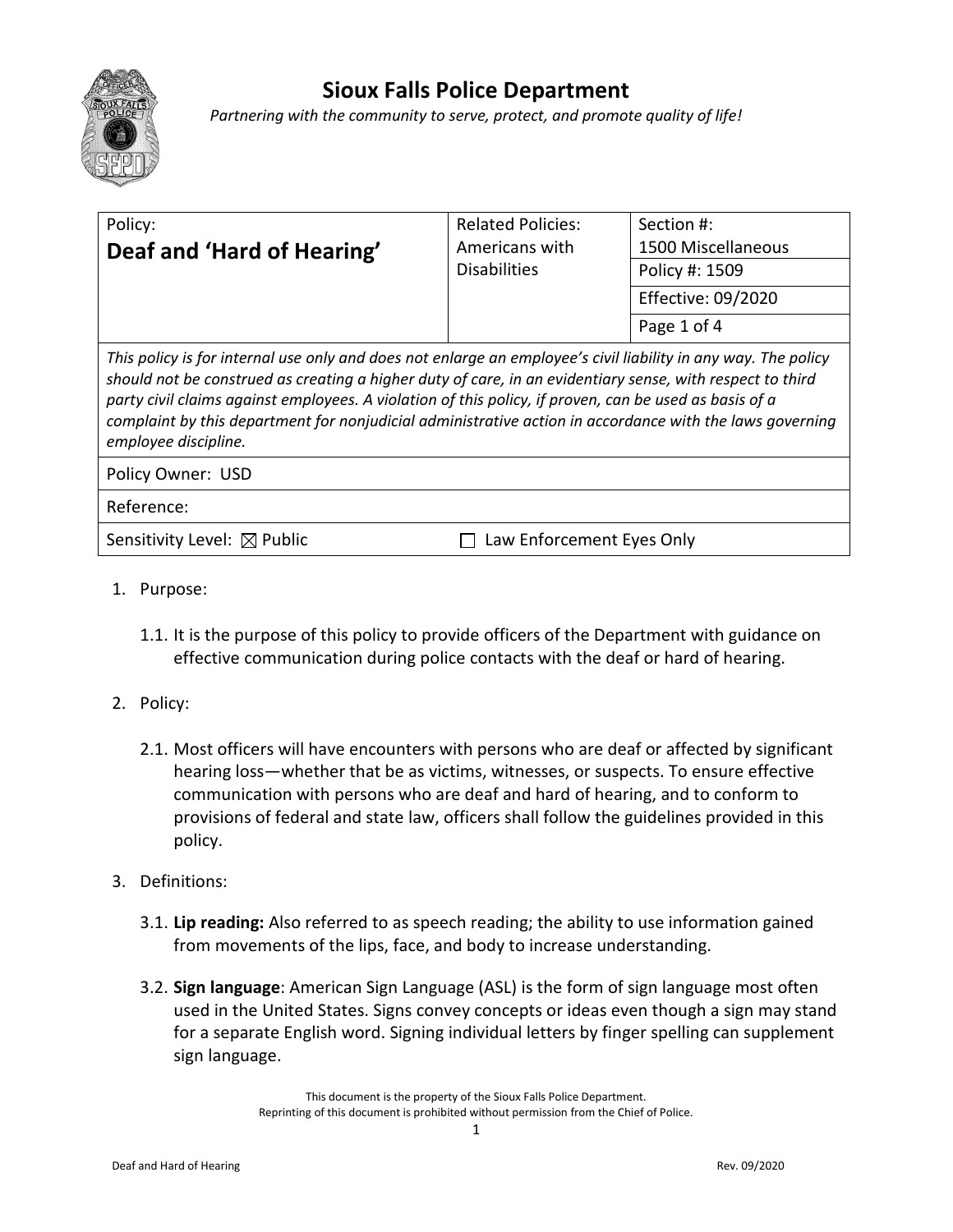- 3.3. **Auxiliary aids and services**: As defined in the Americans with Disabilities Act (ADA), these are communication aids that assist people who are deaf or who have hearing loss. They include, for example, hearing aids, cochlear implants, the exchange of written notes, telecommunications devices for the deaf (TDDs) also called text telephones (TTs) or teletypewriters (TTYs), telephone handset amplifiers, assistive listening systems, videotext displays, and hearing assistance dogs.
- 4. Procedure:
	- 4.1. Communication problems in police-public encounters provide the basis for potential frustration and embarrassment. Failure of officers to recognize that a person is hard of hearing, or that person's failure to make his or her impairment known to officers, can also lead to critical misunderstandings. To avoid such potentialities, officers should be alert to indications that a person may be deaf or hard of hearing. Such indications include but are not limited to the following:
		- The appearance of bumper stickers, rear window decals, or visor notices/symbols indicating the disability
		- Failure of persons to respond to spoken commands or signals
		- Use of signs, hand signals, or gestures in an attempt to communicate
		- Display of cards by the person noting his or her hearing disability
		- Inability or difficulty of a person to follow verbal instruction or requests for information
		- A need to see the officer's face directly, suggesting that the person is attempting to lip-read,
		- Evidence of assistive devices such as hearing aids, cochlear implants, or picture symbols
	- 4.2. When dealing with persons who are, or who are suspected of being, deaf or hard of hearing, officers shall never assume that the person understands until it can be confirmed by appropriate responses to questions or directives.
	- 4.3. Once someone is identified as a deaf or hard of hearing, officers shall determine by written or other forms of communication the person's preferred means of communication—sign language, lip reading, reading and note writing, or speech.
	- 4.4. For persons who use sign language, a family member or friend may interpret under emergency conditions or, in minor situations, for the sake of convenience, when an interpreter is not available or required by law. In all other situations, officers shall not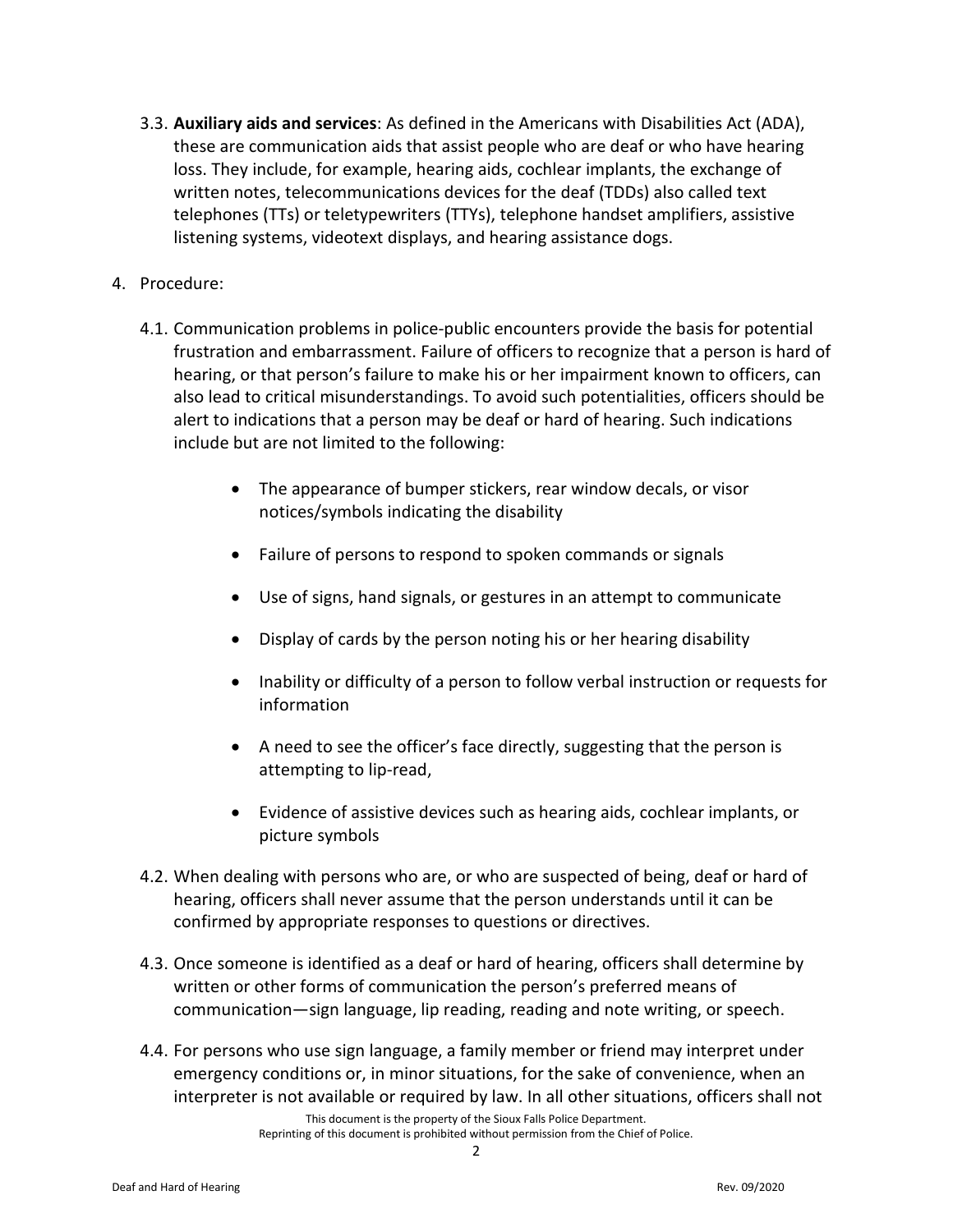rely on family members or friends for sign language interpretation due to their potential emotional involvement or conflict of interest.

- 4.5. Officers shall address all questions and directives to persons who lip-read by facing them directly and speaking in a moderately paced conversational tone. Shouting or using exaggerated mouth movements interfere with the ability to lip-read. Understanding can be further degraded by the presence of facial hair, chewing gum, cigarettes, and so on.
- 4.6. Officers shall be aware that not all words can be accurately interpreted by lip reading. Therefore, communication of a critical nature (e.g., Miranda warnings) shall be reinforced by other means of communication, such as sign language, or written communication.
- 4.7. Officers shall not assume that persons who wear hearing aids can hear and fully understand what is being said. Some use hearing aids to provide sound awareness rather than to increase speech understanding.
- 4.8. Highly stressful situations, background noise, multiple speakers, and complex information and instructions can compromise the limited effectiveness of hearing aids. Officers shall test comprehension by seeking appropriate responses to simple questions or directives.
- 4.9. Deaf or hard of hearing persons may require additional time to understand and respond to commands, instructions, and questions. The need for use of a sign language interpreter is governed generally by the length, importance, and complexity of the communication.
	- In simple enforcement situations, such as traffic stops, driver's license checks, or consensual police-public encounters, a notepad and pencil may provide effective communication.
	- A sign language interpreter need not be available in order for an officer to make an arrest of a subject where probable cause is established independent of interrogating the deaf or hard of hearing suspect.
	- If probable cause to make an arrest must be established through questioning or interrogation of a deaf or severely hard of hearing person and effective communication cannot be reached, a sign language interpreter shall be requested.
	- Upon arrest, a qualified sign language interpreter is required prior to interrogation or the taking of statements per SDCL 19-3-10 to effectively communicate with a person who uses sign language.

This document is the property of the Sioux Falls Police Department. Reprinting of this document is prohibited without permission from the Chief of Police.